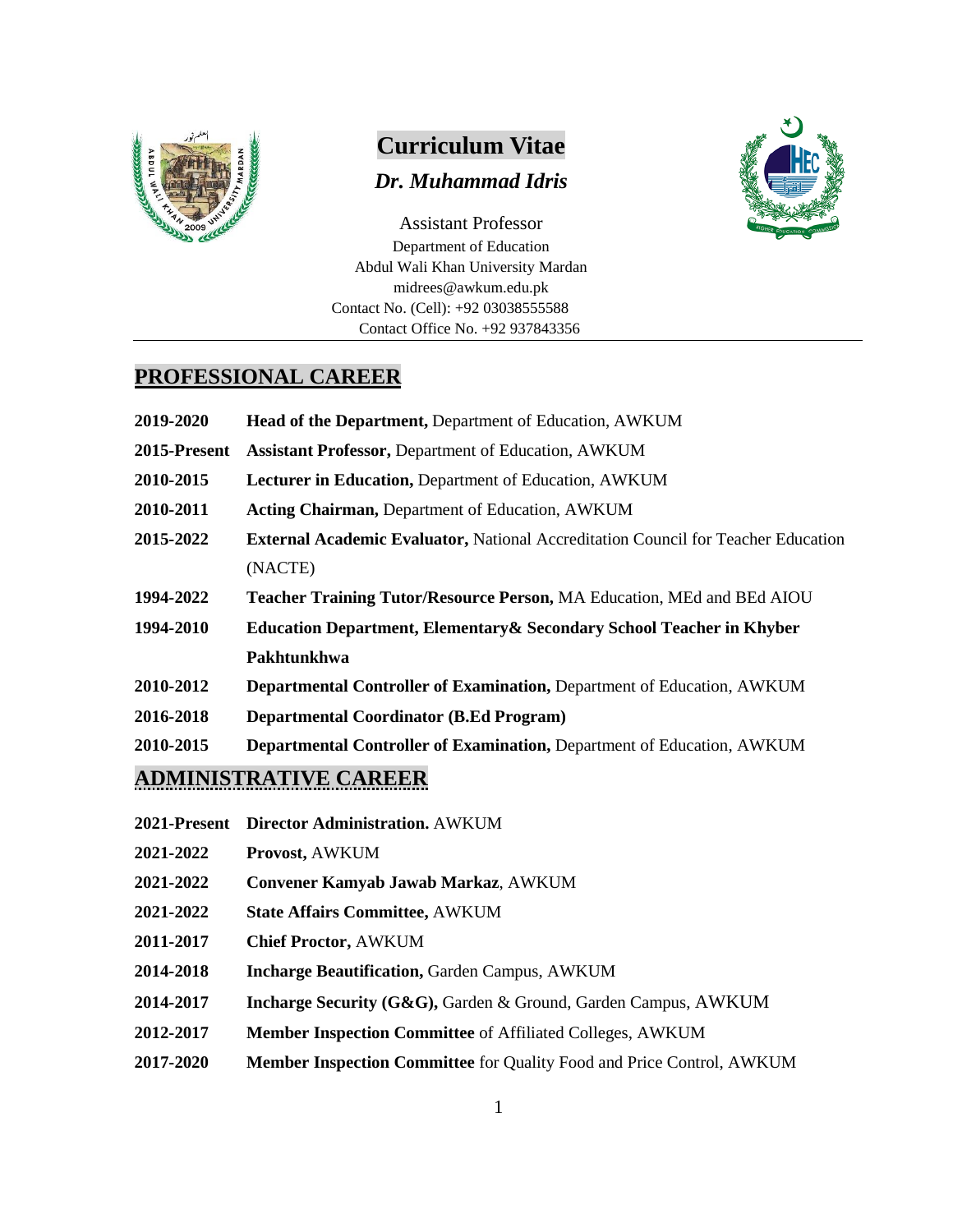### **UNIVERSITY STATUTORY BODIES MEMBERSHIP**

- **2012-2015 Senate Member,** Member of Senate AWKUM
- **2013-2015 Syndicate Member,** Member of Syndicate AWKUM
- **2016-2017 Member Board of Studies,** Department of Pashto, AWKUM
- **2016-2020 Member Board of Studies,** Department of Education, AWKUM
- **2020-2022 Member of ASRB,** AWKUM
- **2017-Present Life-time Member** of the Eurasia Research, B-305, World Trade Park, JLN Road, Jaipur – 302017, Rajasthan, India
- **2020-Present Chapter Member** (Islamabad Khyber Pakhtunkhwa) of Sustainable Development Policy Institute Pakistan (SDPI)
- **2020-Present** SDPI Focal Person, AWKUM
- **2021-Present** Focal Person, Coursera HEC Program
- **2021-Present** Focal Person, Migrant Resource Center Lahore, Pakistan
- **2020-Present** Member Graduate Study Committee, Department of Education, AWKUM
- **2020-Present** Member Graduate Study Committee, Department of Political Science, AWKUM

#### **ACHIEVEMENTS / AWARDS / CERTIFICATES**

- 1. HEC approved Supervisor
- 2. HEC approved Project Reviewer
- 3. Award of Travel Grant (2.566 Million) For International conference in Paris France 2017 HEC
- 4. Award of Best evaluator Accreditation: A process of improvement by NACTE/HEC, September 2018
- 5. Award of Best Researcher for the Year 2017-18, AWKUM
- 6. Award of Best Performance in Proctorial Board for the Year 2013, AWKUM
- 7. Award of Best Organizer "International Conference on Computational &Social Science" 2014
- 8. Award Letter Of "Overseas Administrative Staff Training Batch-1" 19th December, 2011
- 9. Award Letter Of "Indigenous PHD Scholarship" 13 December 2013
- 10. Award of Appreciation for winning HEC Thematic Research Project Y2017
- 11. Award of Best Organizer "International Conference on Computational &Social Sciences 2014"AWKUM
- 12. Award of "Malak Gaju Khan Mega Milli Award 2014" AWKUM
- 13. Award of "Directorate of Sports & Physical Education 2015"AWKUM
- 14. Award of "All Pakistan Mukha Tournament 2015-2016"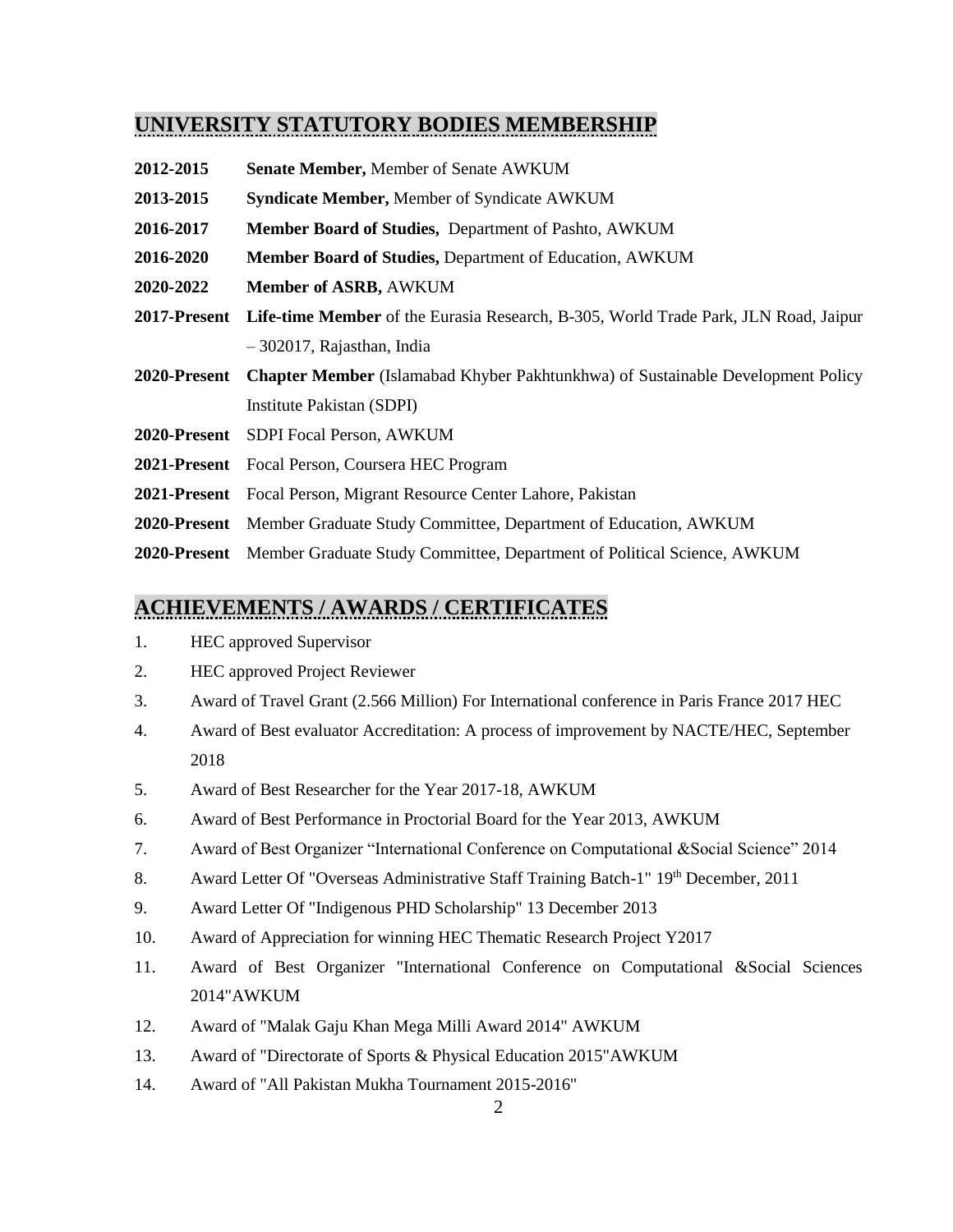- 15. Award of Best Organizer "3rd International Conference On Computational & Social Sciences 2015"
- 16. Award of Certified Publons Academy Mentor from July 20, 2020.
- 17. Certificate of Achievement in Couse Designing of BEd, BS (Education) and MEd, April 21, 2021
- 18. Certificate of Appreciation regarding performed his duties brilliantly in the Pandemic Period in 2019 to 2021 from Prof. Dr. Zahid Ali Marwat, Dean, Faculty of Social Sciences, AWKUM, April 12, 2021
- 19. Best Conference Organizer Award in 6<sup>th</sup> International Multidisciplinary Research Conference at AWKUM on November 02-04, 2021.
- 20. Award on International Water Day held on March 22, 2022 at AWKUM organized by UNICEF.
- 21. Shield of Honor on the occasion of Sports for Peace organized by Accountability Lab on October 2021.
- 22. Shield of Honor presented by National Digital Archive on a one day seminar held on September 25, 2021 at Peshawar.
- 23. Shield of Honor presented by Excise Taxation & Narcotics Control Department, KP on a seminar on Drug Abuse at AWKUM
- 24. Best organizer award in 1st International Conference informed decision making for Economic Prosperity (IDEP) organized by PEPRI's AWKUM on March 28 – 29, 2022.

## **RESEARCH PROFILE IN THE FIELD OF SOCIAL SCIENCES (EDUCATION)**

#### **PhD Dissertation**

"Role of Academic Personnel in Conflict Resolution of University Students in Khyber Pakhtunkhwa"

#### **M.Phil Thesis:**

"Impact of school Environment on the performance of Science Students in Public and Private Secondary school, Zone II, In the Province of Khyber Pakhtunkhwa"

## **HEC / SDPI AWARDED PROJECTS**

- 1. Completed Project as Co- Principle Investigator (Co-PI) on "Costing out of Educational Needs in Khyber Pakhtunkhwa" Under Thematic Research Grants of HEC (4 Millions) 2017
- 2. Project as Principle Investigator on "Elementary Education Reforms (2013 to 2017) In Khyber Pakhtunkhwa" Under Thematic Research Grants of HEC (4.42 Millions) 2018.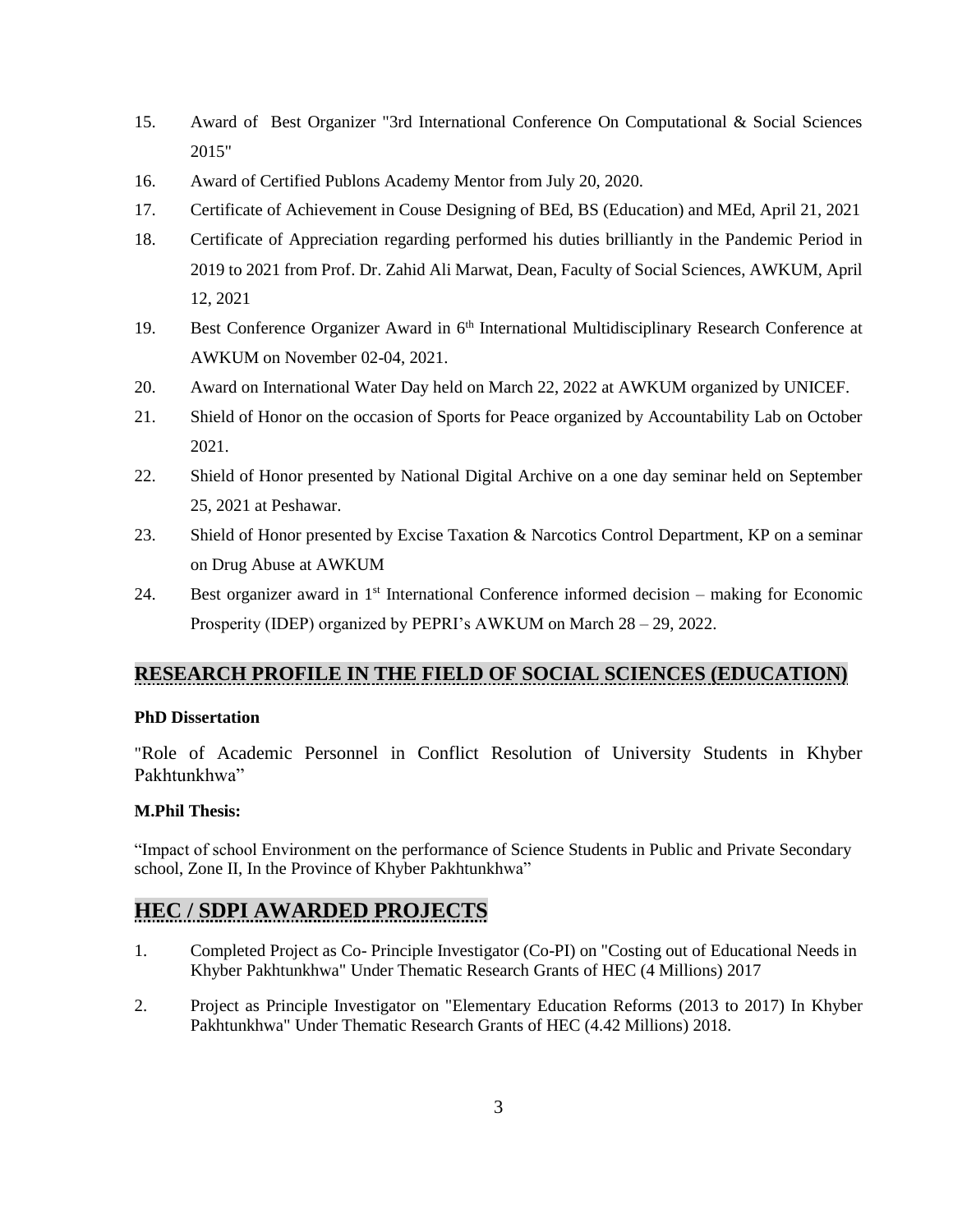3. Project as Principal Investigator on "Preventing violent extremism through augmenting community resilience and empowering community members in Swat" Under Sustainable Development Policy Institute Pakistan (SDPI) (1.00 Million) 2020

# **PUBLICATIONS**

- 1. Maryam, **Dr. Muhammad Idris** & Dr. Abdul Ghaffar (2021). Strategies to Overcome Leadership Barriers A Case Study of Womenprincipals Inkhyber-Pakhtunkhwa. ISSN: 10683844 Multicultural Education Journal, Vol. 7, Issue: 10. 171-177 (HEC recognized W Category).
- 2. Dr. Fouzia Ajmal, Dr. Zarina Akhtar & **Dr. Muhammad Idris** (2021). Inquiring into Experiences of Prospective Teachers for Problem Based Learning. ISSN: 2710 – 4532 Journal of Educational Research & Social Sciences Review (JERSSR), Vol. 1, Issue: 1.  $1 - 8$  (HEC recognized Y Category).
- 3. **Dr. Muhammad Idris,** Dr. Itbar Khan & Adil Khan (2021). Induction Program of Teacher Training of Khyber Pakhtunkhwa in the Light of Standards for Elementary Teachers in Pakistan. ISSN: 2414 – 8512 Journal of Arts and Social Sciences, Vol. 8, Issue: 1. 109-117 (HEC recognized Y Category).
- 4. Dr. Ibtasam Thakur, Dr. Moafia Nader, **Dr. Muhammad Idris** & Saba Batool (2021). Barriers in Implementation of Inclusive Education in Punjab Government Schools. ISSN: 2201 – 1323 International Journal of Innovation, Creativity and Change (IJICC), Vol. 15, Issue: 7. 852-871 (HEC recognized W Category Impact Factor 0.26).
- 5. Maryam, **Dr. Muhammad Idris** & Abdul Ghaffar (2021). Leadership Barriers to Women Principals A Case Study of Khyber-Pakhtunkhwa. Multicultural Education, Vol. 7, Issue: 9. 485- 492 (HEC recognized X Category).
- 6. Uzma Parveen, **Dr. Muhammad Idris** & Amir Zaman (2021). Impact of Accreditation on Improvement of the Teacher Education Programs/Institutions in Pakistan. ISSN: 2521 – 9359 Journal of Education and Educational Development (JoEED), Vol. 8, Issue: 1. 194-217 (HEC recognized X Category).
- 7. Dr. Irfan Ullah Khan, **Dr. Muhammad Idris** & Dr. Sumaira Noreen (2021). Influence of Emotional Intelligence on Emotional Dissonance and Innovative Work Behavior. ISSN: 2395 – 6518 Humanities & Social Sciences Reviews, Vol. 9, Issue: 3. 451-458 (HEC recognized W Category Impact Factor 2.25).
- 8. **Dr. Muhammad Idris** & Dr. Said Saeed (2021). Investigating Community Resilience against Violent Extremism Through Lived Experiences of Community Members in Swat-Pakistan. ISSN: 2395 – 6518 Humanities & Social Sciences Reviews, Vol. 9, Issue: 3. 208-221 (HEC recognized W Category Impact Factor 2.25).
- 9. **Dr. Muhammad Idris,** Dr. Said Saeed & Sumera Noreen (2021). Preventing Violent Extremism through Augmenting Community Resilience and Empowering Community Members in Swat. ISSN: 2201 – 1323 International Journal of Innovation, Creativity and Change (IJICC), Vol. 15, Issue: 6. 495-514 (HEC recognized W Category Impact Factor 0.26).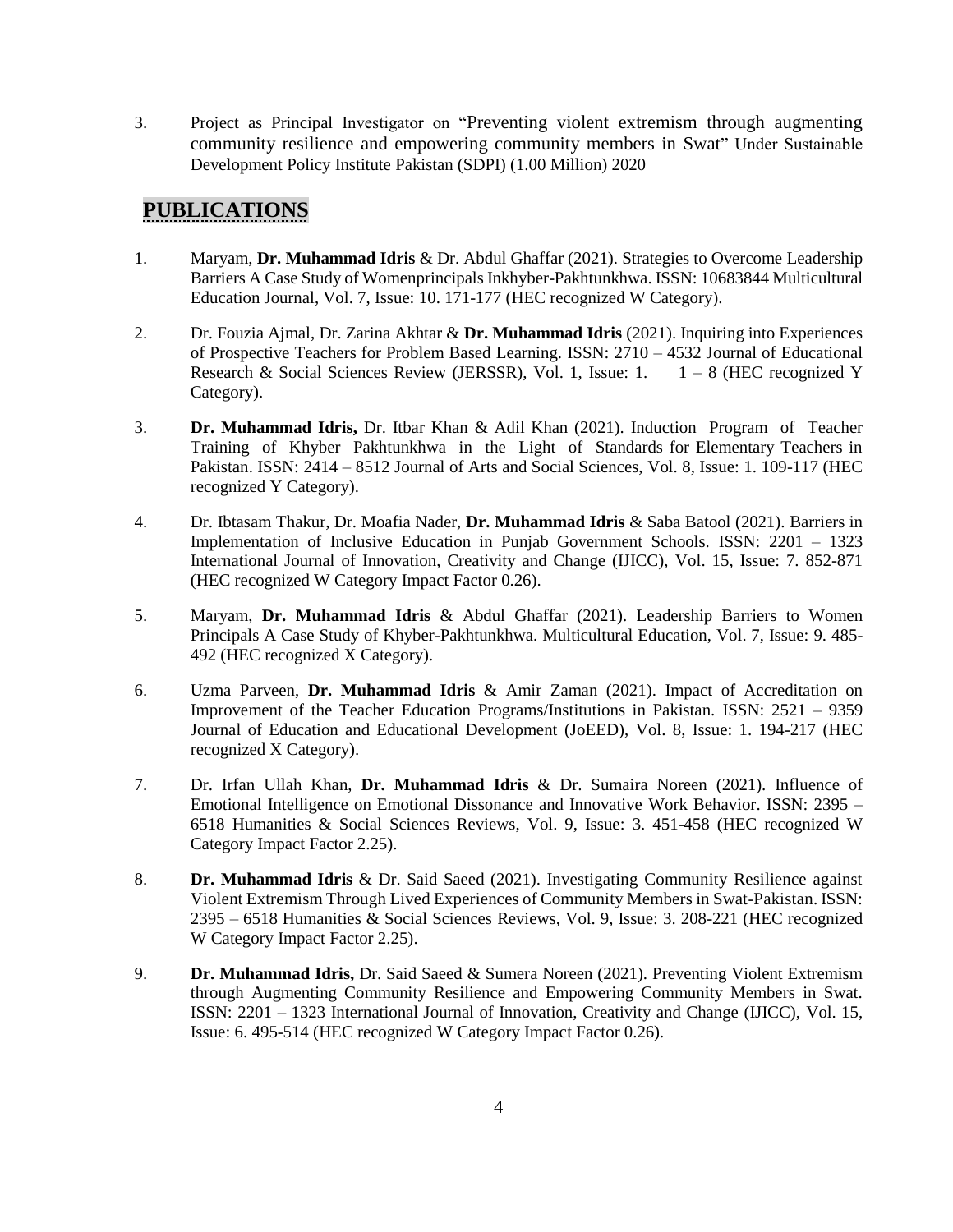- 10. Dr. Irfan Ullah Khan, **Dr. Muhammad Idris,** & Dr. Tariq Mehmud (2021). Enhancing Organisational Productivity: Dependence of Transformational Leadership on Organisational Culture and Organisational Justice. ISSN: 2201 – 1323 International Journal of Innovation, Creativity and Change (IJICC), Vol. 15, Issue: 5. 57-70 (HEC recognized W Category Impact Factor 0.26).
- 11. **Muhammad Idris,** Dr. Said Saeed (2021). Evaluating Elementary Educational Reforms in Khyber Pakhtunkhwa an Analytical Analysis, ISSN: 1305 – 3515 Ilkogretim Online – Elementary Education Online, Vol. 20, No. 5, pp 4214-4222 (HEC recognized X Category Impact Factor 0.41).
- 12. **Muhammad Idris,** Dr. Sajjad Hussain & Dr. Abdul Ghaffar (2021). Influence of Teachers' Behavior on Students Academic Achievement at Secondary Level, ISSN: 1305 – 3515 Ilkogretim Online – Elementary Education Online, Vol. 20, No. 5, pp 1208-1214 (HEC recognized X Category Impact Factor 0.41).
- 13. **Muhammad Idris,** Dr. Said Saeed & Dr. Khalid Iqbal (2021). Elementary Educational Reforms in Pakistan: An Analysis of Government of Khyber Pakhtunkhwa, Pakistan, ISSN: 1305 – 3515 Ilkogretim Online – Elementary Education Online, Vol. 20, No. 5, pp 1928-1935 (HEC recognized X Category Impact Factor 0.41).
- 14. Sajjad Hussain, **Muhammad Idris**, & Zarina Akhtar (2021). Perceptions of Teacher Educators and Prospective Teachers on the Assessment Literacy and Practices, ISSN: 2708-1737 Gomal University Journal of Research (GUJR), Vol. 37, No. 1, pp 71-83 (HEC recognized Y Category)
- 15. Dr. Abdul Ghaffar, Dr. Amir Zaman, **Dr. Muhammad Idris,** & Anwar Khan, (2021). Teacher's Social Life and Their Job Performance  $-$  A Study of Public & Private Secondary Schools of Pakistan. ISSN: 2201 – 1323 International Journal of Innovation, Creativity and Change (IJICC), Vol. 15, Issue: 3. 207-216 (HEC recognized W Category Impact Factor 0.26).
- 16. Dr. Said Saeed, **Dr. Muhammad Idris,** & Dr. Muhammad Tariq, (2021). Education's Role: Rights and Responsibilities of individuals in Welfare State. ISSN: 2201 – 1323 International Journal of Innovation, Creativity and Change (IJICC), Vol. 15, Issue: 3. 94-110 (HEC recognized X Category Impact Factor 0.26).
- 17. Irfan Ullah Khan, **Muhammad Idris** & Rohul UI Amin (2020). Leadership Style and Performance in Higher Education: the role of organizational justice, International Journal of Leadership in Education (Routledge Taylor & Francis Group), page, 1-15, (HEC recognized W Category Impact Factor 2.165).
- 18. Irfan Ullah Khan, Muhammad Saqib Khan & **Muhammad Idris**, (2020). Investigating the support of organizational culture for leadership styles (transformational & transactional), Journal of Human Behavior in the Social Environment (Routledge Taylor & Francis Group), page, 1-11, published online November 12, 2020 (HEC recognized X Category Impact Factor 0.80).
- 19. Nasir Shaheen, **Muhammad Idris**, & Nasir Ahmad (2020). Impact of Entrepreneurial Leadership on the Performance of Higher Education, EISSN: 1998-4642 Journal of Managerial Sciences (JMS), Vol. 14, No. 1, pp 98-109 (HEC recognized Y Category)
- 20. Said Saeed, **Muhammad Idris**, & Fazli Khaliq (2020). Development of Authentic Leadership Theory in the Light of Islamic Philosophy, ISSN: 2708-1737 Gomal University Journal of Research (GUJR), Vol. 36, No. 1, pp 112-123 (HEC recognized Y Category)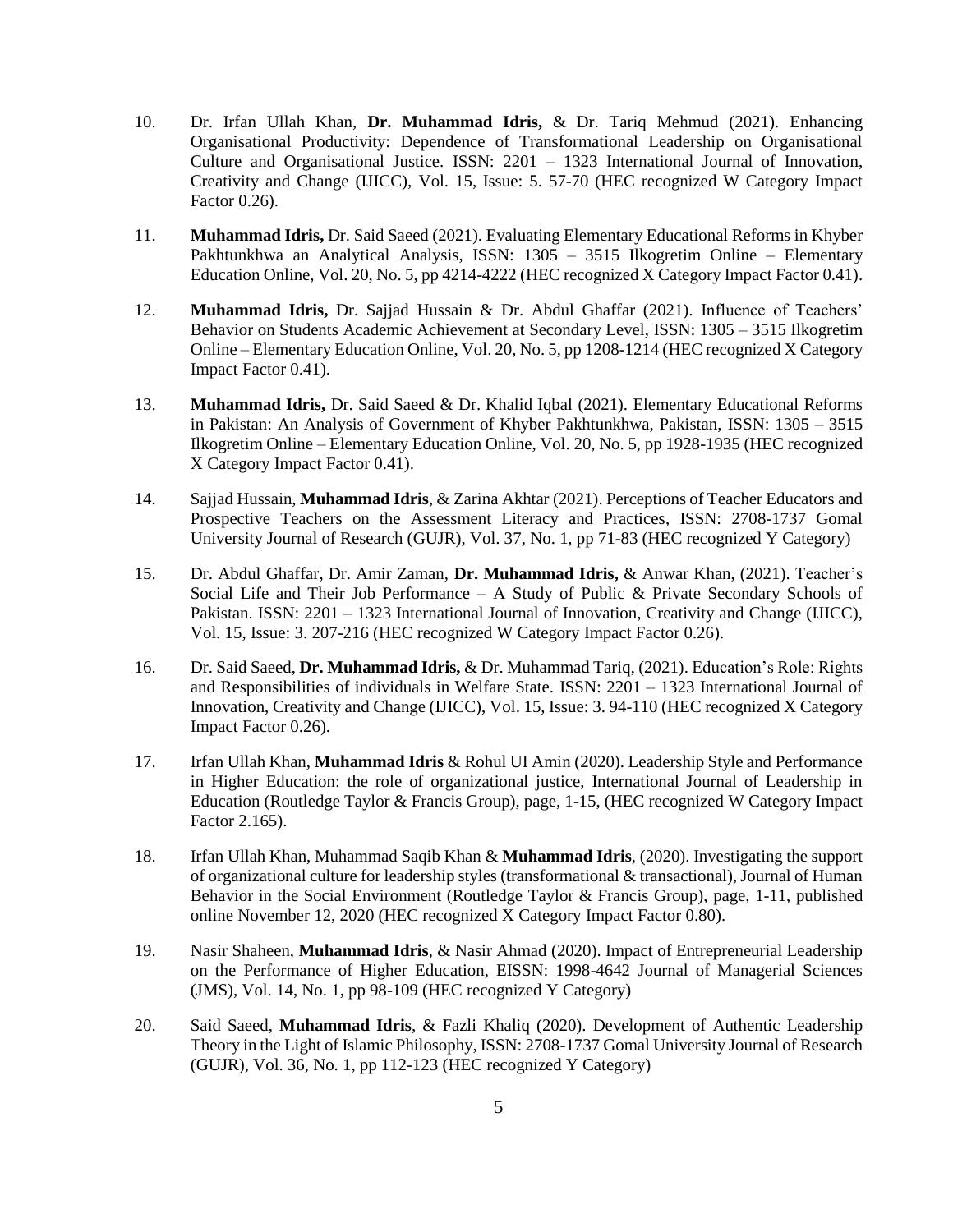- 21. Ms. Ramim Bibi, Dr. Amir Zaman & **Dr. Muhammad Idris** (2020). Learner Mathematics Learning Beliefs System: A Case Study, ISSN: 2706-6525 Sir Syed Journal of Education & Social Research, Vol. 3, No. 1, pp 186-194 (HEC recognized Y Category)
- 22. Dr. Irfan Ullah Khan, Saqib Khan, **Dr. Muhammad Idrees** & Dr. Hammid Khan (2020). Analysis of the Determining Attributes Towards Organizational Justice in Higher Educational Context, ISSN: 0250-7196 Hamdard Islamicus, Vol. 43, No. 1, pp 276-288 (HEC recognized X Category)
- 23. Dr. Afifa Khanam, & **Dr. Muhammad Idris** (2020). Morality or Mechanics: A Dilemma for Educational Leaders of 21st Century, ISSN: 2707-9023 Research Journal of Social Sciences & Economics Review, Vol. 1, No. 1, pp 38-55 (HEC recognized Y Category)
- 24. **Dr. Muhammad Idris**, Dr. Muhammad Saqib Khan & Mati Ullah Khan (2020). Exploring the Influence of Job Stress on Job Performance: Mediated By Emotional Intelligence in Educational Context, ISSN: 2707-9023 Research Journal of Social Sciences & Economics Review, Vol. 1, No. 2, pp 46-53 (HEC recognized Y Category)
- 25. Irfan Ullah Khan, **Muhammad Idris** & Aman Ullah Khan (2020). An Investigation of the Factors Affecting Institutional Performance: Evidence from Higher Education Institutions, ISSN: 1995- 1272 FWU Journal of Social Sciences, Vol. 14, No. 3, pp 131-144 (HEC recognized X Category)
- 26. Dr. Irfan Ullah Khan, Mian Muhammad Saleem & **Dr. Muhammad Idris** (2020). [Impact of](https://ojs.rjsser.org.pk/index.php/rjsser/article/view/68)  [Organizational Justice Dimensions of Employees Performance in Higher Educational Context,](https://ojs.rjsser.org.pk/index.php/rjsser/article/view/68) ISSN: 2707-9023 Research Journal of Social Sciences & Economics Review, Vol. 1, No. 3, pp 36- 44 (HEC recognized Y Category)
- 27. Dr. Irfan Ullah Khan, **Dr. Muhammad Idris** & Aman Ullah Khan (2020). [An](https://ojs.rjsser.org.pk/index.php/rjsser/article/view/68) Investigating on Influential Attributes in determining the Employees' Performance, ISSN: 2664-0422 Pakistan Social Sciences Review, Vol. 04, No. 02, pp 428-441 (HEC recognized Y Category).
- 28. **Dr. Muhammad Idris,** Mehnaz Begum & Said Saeed (2020). Investigating Relationship between induction trainings program and professional development of newly appointed teachers in Khyber Pakhtunkhwa, ISSN: 2521-0149 Academic Journal of Social Academic Sciences, Vol. 04, No. 03, pp 524-539 (HEC recognized Y Category).
- 29. **Idris M.** Hussain S., Nasir A., (2020). Relationship between Parents' Education and their children's Academic Achievement, *Journal of Arts and Social Sciences*. VII (2), 82-92 (HEC recognized Y Category).
- 30. **Muhammad Idris** & Said Saeed (2020). Investigating Authentic Leadership of two Universities-Abdul Wali Khan University Mardan and Swat in Pakistan: A Cross-Culture Comparative Study, ISSN: 2521-0149 Academic Journal of Social Academic Sciences, Vol. 04, No. 04, pp 1026-1038 (HEC recognized Y Category).
- 31. Jehan, N., & Idris, M., (2019). Costing out Educational Needs for Khyber Pakhtunkhwa, Global Social Sciences Review (GSSR), Vol. IV No. II. 46-58 (HEC recognized X Category).
- 32. A. Mujahid, Aajiz, N, M., & Idris, M., (2019). An Analysis of Modern Trends in Teacher Education, Global Social Sciences Review (GSSR), Vol. IV No. II. 148-159 (HEC recognized X Category).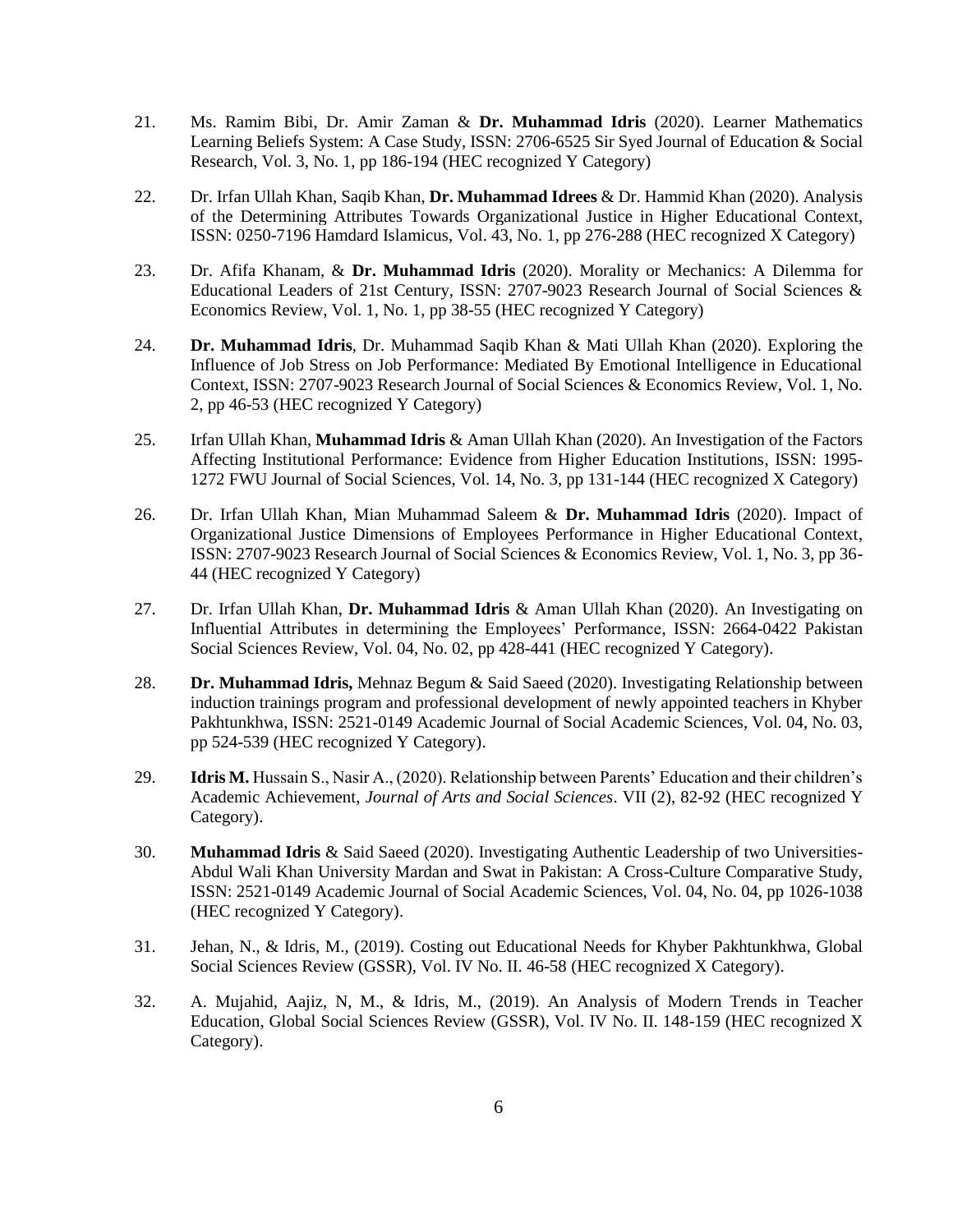- 33. Hussain, S., **Idris, Muhammad**, Akhta, Z. (2019). A Correlational Study on Assessment Beliefs and Classroom Assessment Practices of School Teachers, Journal of Research and Reflections in Education, Vol.13, No 1, pp 50-62 (HEC recognized Y Category).
- 34. **Idris, Muhammad**, Iqbal, K., Saqib, S. (2019). Violence Against Women: A Gender Issue and Role of Educational Institutions at Secondary Level in District Mardan, Pakistan Journal of Gender Studies, Vol. 19, pp 75-90 (HEC recognized Y Category).
- 35. Yusrat Hussain, Niaz Muhammad Aajiz & **Idris, Muhammad** (2019). A Comparative Study of John Dewey and Muhammad Iqbal as Educationists, ISSN: 2415-2013 Pakistan Journal of Distance and Online Learning, Vol. 5, No. 1, pp 31-44 (HEC recognized Y Category)
- 36. Dr. Tariq Mehmud, Mr. Abdullah & Dr. Muhammad Idris (2019). The Transgenders' Segregation in Khyber Pakhtunkhwa (Pakistan) with Special Focus on their Inaccessibility to Higher Secondary / Higher Education, ISSN: 2706-6525 Sir Syed Journal of Education & Social Research, Vol. 2, No. 2, pp 100-109 (HEC recognized Y Category)
- 37. Khan, N., **Idris, M.,** & Irum, S., (2018). Effectiveness of concept formation and traditional teaching methods in science subjects at Secondary level. Research Journal of Education AWKUM, Vol. II, Issue: II. 24-36.
- 38. Iqbal, K., **Idris, M.,** & Riasal Ali., (2018). Concept of Moral Development in the Light of Qur'an and Sunnah and Contemporary system of Education. Tahdibul Afqar, Vol. 5, Issue: 02. 27-39 (HEC recognized X Category).
- 39. Sohail, M., **Idris, M.,** & Durrani, A., (2018). Amir Nawaz Khan Jalya; Literary and Pedagogical Services in the History of Indo-Pak, (1910-1979), International Journal of Pakhtunkhwa Vol. 3. 113-127 (HEC recognized Y Category).
- 40. **Idris, M.,** Iqbal, K., & N.B. Ghazala, (2018). School Crimes: A Border Crossing and Responsibility of the Learning Academies, Pakistan Journal of Criminology Vol. 10 Issue 03. 119-134 (HEC recognized Y Category).
- 41. Iqbal, K., **Idris, M.,** & Muhammad, U,. H, (2018). Islam is the Culture of Human Rights: Role of Education in the Promotion of its Values as a Social System Generator, Tahdibul Afqar, 1(5). 1-14 (HEC recognized X Category).
- 42. Sohail, M., & **Idris, M.,** (2018). Qissa Khani Massacre and its Effects on the Role of Anjuman-i Islahul Afaghina: A Social Reformative Movement for Afghans (1921-46), Pakistan Journal of History & Culture, 1 (XXXIX). 201-212 (HEC recognized Y Category).
- 43. Said, M, A,. **Idris, M**,. & Hussain, S., (2018). Relationship between Social Behavior and Academic Performance of Students at Secondary Level in Khyber Pakhtunkhwa, Pakistan Journal of Distance and Online Learning 1(4). 153-170 (HEC recognized Y Category).
- 44. Iqbal, K,. **Idris, M.**, & Rehman, F,. (2018). Teachers training workshop on assessing students learning outcomes as professional development: A case Study. *Pakistan Journal of Education, 2(*35). 207-233 (HEC recognized X Category).
- 45. Iqbal, K., & **Idris, M.**, (2018). Factors Contributing in the Resolution of Social Conflicts and Perceptions of Female Secondary School Teachers, Journal of Research in Social Sciences, 2(6). 189-206 (HEC recognized Y Category).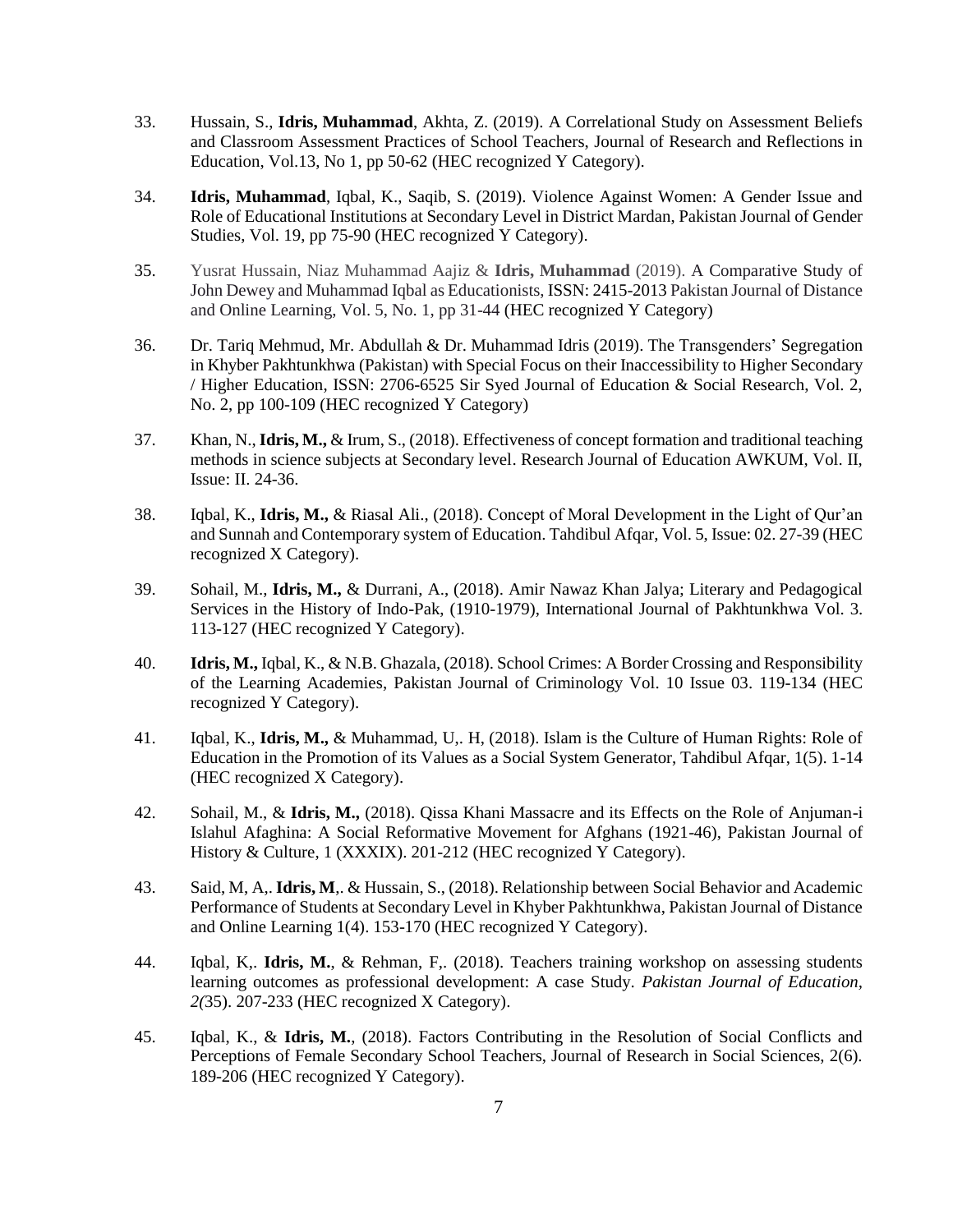- 46. Ali, M, M., Farooq, R, A., & **Idris, M.,** (2018). The Effect of Nuclear and Joint Family Systems on the Moral Development: A Gender Based Analysis. Global Social sciences review, I(III). 129- 139 (HEC recognized X Category).
- 47. Shah, N., Aajiz, N, M., & Idris, M., (2018). Failure in the English Subject in Government High Schools for Boys in District Mardan, Khyber Pakhtunkhwa Pakistan, Global Social sciences review, II(III). 147-160 (HEC recognized X Category).
- 48. Khan, N., Aajiz, N, M., & **Idris, M.,** (2018). Comparative Analysis of the Scholars Perception about Research in Public and Private Universities in Pakistan, Global Social sciences review, II(III). 198-214 (HEC recognized X Category).
- 49. **Muhammad Idris**, Zoobia & Shamim Khan (2018). Role of the Mother Tongue in the Comprehension of the Subject Matter at the Primary Level, ISSN: 2706-6525 Sir Syed Journal of Education & Social Research, Vol. 1, No. 1, pp 44-58 (HEC recognized Y Category)
- 50. Azhar Habib, Karim Dad & **Muhammad Idris** (2018). Interface of Education and Religion: The Inclusiveness of Academic Discourse in Pakistan, ISSN: 2663-3841 Global Language Review (GLR), Vol. III, No. 1, pp 39-57 (HEC recognized Y Category)
- 51. Nawab Gul, **Dr. Muhammad Idris**, & Miss Ghazala Naheed Baig (2018). An Analysis of the Factors Affecting the Performance of Science Teachers at Secondary Level in District Mardan (Pakistan), ISSN: 2706-6525 Sir Syed Journal of Education & Social Research, Vol. 1, No. 2, pp 49-60 (HEC recognized Y Category)
- 52. Minaz,M., Hussain, S, & **Idris, M.,** (2017). Educational Implications of Movies on Students' Lives; A Case Study of Indian Movie 3 Idiots (2009). Research Journal of Education AWKUM, 1(1), 22- 28.
- 53. Said, M, A., **Idris, M**., & Hussain, F., (2017). Psychological analysis of Quality Research competence of the Pakistani Post-Graduate Research Scholars, *Peshawar Journal of Psychology and Behavioral Sciences,* 1 (3). 63-75.
- 54. **Idris, Muhammad**., Hussain, S., & Saeed, S. (2017). A Comparative Study of Public and Private Sector Universities about Nature Causes of conflicts, and Role of Academic Personnel. *Journal of Research and Reflections in Education,* December 2017, Vol. 11, No.2, pp 152-161 (HEC recognized Y Category)
- 55. Minaz, M., Tabassum, R., & **Idris, Muhammad**. (2017).An Experimental Study of the Performance of Prospective Teachers of Flipped Classroom and Non-Flipped Classroom. *Pakistan Journal of Education, 34*(2) (HEC recognized X Category).
- 56. **Idris, Muhammad**., Ali, R., & Ghaffar, A. (2017). Investigation into the Nature and Causes of Students' Conflicts, Strategies and Role of Academic Personnel in Conflicts Resolution in Universities of Khyber Pakhtun Khwa. *Pakistan Journal of Education*, *34*(1) (HEC recognized X Category).
- 57. **Idris, Muhammad**., Ali, R., Ghaffar, A., Hussain, S., & Saeed, S. (2017). Nature, Causes and Strategies for Resolving Students' Conflicts: The Perceptions of Faculties of Pure and Social Sciences. *The Dialogue A Quarterly Research Journal , 12* (2), 171-182 (HEC recognized Y Category).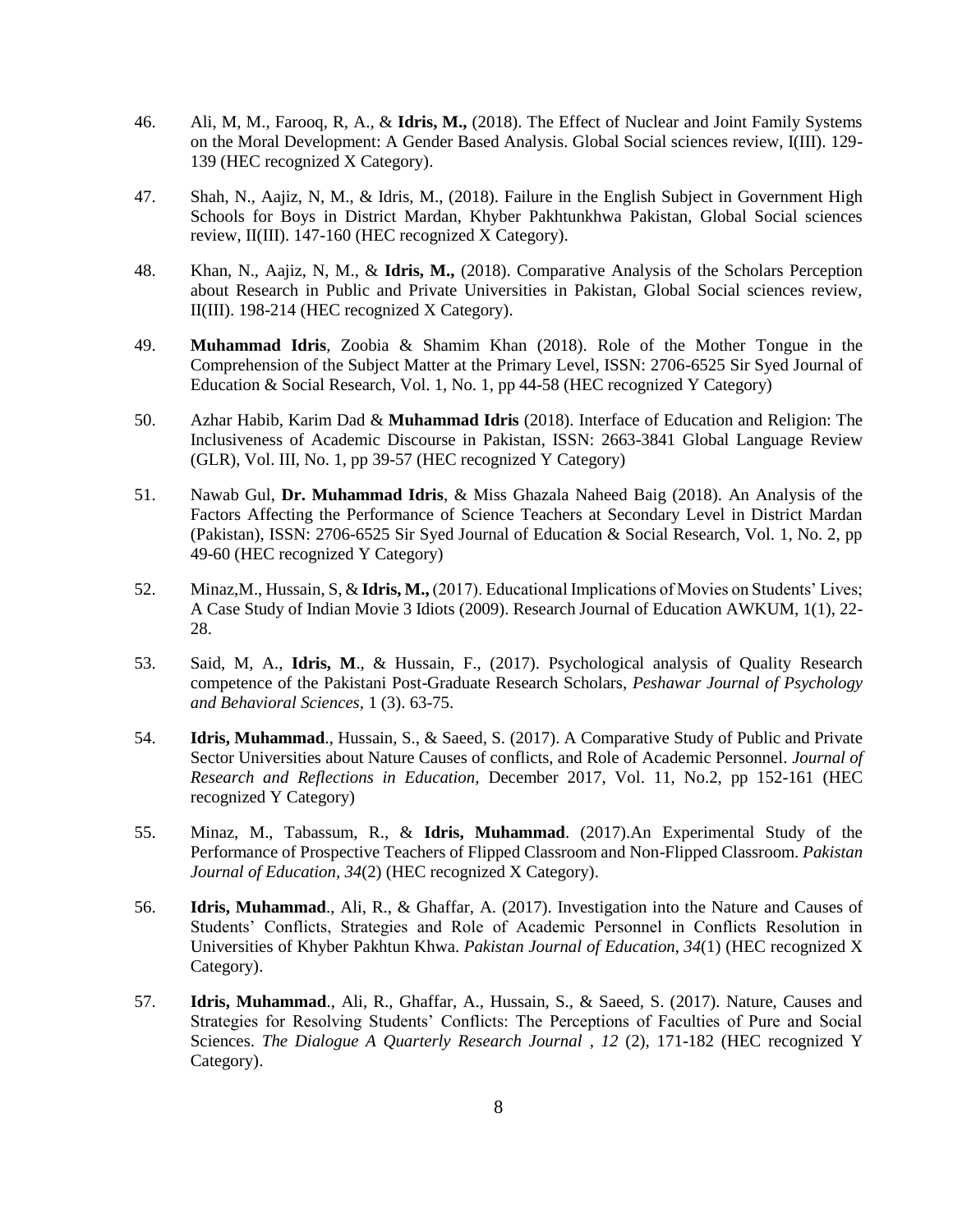- 58. Hussain, S., Minaz, M., Ahmad, N., & **Idris, Muhammad.** (2016). The Effects of E-Reading and printed Reading on students' Comprehension and Retention Power. *Journal of Applied Enviornmental and Biological Sciences , 6* (2S), 165-170 (ISI Index).
- 59. Hussain, S., **Idris, Muhammad**., Ahmad, N., Faiz, N., & Minaz, M. (2016). The Role Of Multiple Literacies in Developing Interdisciplinary Research. *Journal of Applied Enviornmental and Biological Sciences , 6* (2S), 1-8. (ISI Index)
- 60. Khan, Y,. Batool, S,. Khan, M. A., **Idris, Muhammad**. (2016). The Effect of Liquidity and Capital Structure on Organizational Performances: Evidence from banking sector, *Journal Of Business And Tourism, 02 (1),* 137-150 (HEC recognized Y Category).
- 61. Batool, S,. Khan, Y,. Tahir, A., **Idris, Muhammad**. (2016). A study of Practices and Outcomes of HRM in Pakistan, *Journal Of Business And Tourism, 02 (2),* 179-192 (HEC recognized Y Category).
- 62. **Idris, Muhammad,** D., Ali, Z., Ghaffar, A., Zaman, A., & Hussain, S. (2014). The Role of School Environment on the Academic Achievement of Science Students. *J. Appl. Environ. Biol. Sci*, *4*(8S), 148-152 (ISI Index).
- 63. Farooq Hussain, Amir Zaman, **Muhammad Idris,**. (2014). Pre-Competitive Anxiety Linked With Gender Difference in Collegiate Athletes of Khyber Pak, ISSN:2090-4274, J.Appl.Environ.Sci, 4(9s)893, (ISI Index)
- 64. Maksal Menaz, **Muhammad Idris**, Dr. Riasat Ali. (2014). 21st Century School Leaders' Professional Needs of the in Khyber Pakhtunkhwa, Pakistan, Hope Journal of Research, ISSN (P):2313-8122, ISSN (E): 2307-7034
- 65. Ghaffar, A., Shah, F. A., Mehmood, S., **Idris, Muhammad**., Zaman, A., & Ali, R. (2013). Following Them in the Footprints: The Effect of Parental Illiteracy on the Drop-Out of Their Children. *World Applied Sciences Journal*, *23*(1), 18-23 (ISI Index).
- 66. Hussain, S., Saeed, S., & Zaman, A. & **Idris, Muhammad**. (2013). Relationship Between Teaching Approcahes and Students Academic Achievement. *Journal of American Science* , 68-71 (ISI Index).
- 67. Ghaffar, A., Zaman, A., Ali, R., Mehmood, S, **Idris, Muhammad** & Asia. (2013). Interpersonal Conflict Management Strategies In Private Schools Of Kpk (Pakistan), *Research Journal Of Educational Sciences*, ISCA-RJEDUS-2013-013, (ISI Index)
- 68. Jamshed Iqbal, Muhammad Yunas, Sajjad Hussain, Maksal Minaz, **Muhammad Idris**., (2013). An Analysis of the Impact of School Environment on the Achievement of Students at Secondary Level, SUIJBAS, ISSN No=2307-5528,Volume 01, No 01.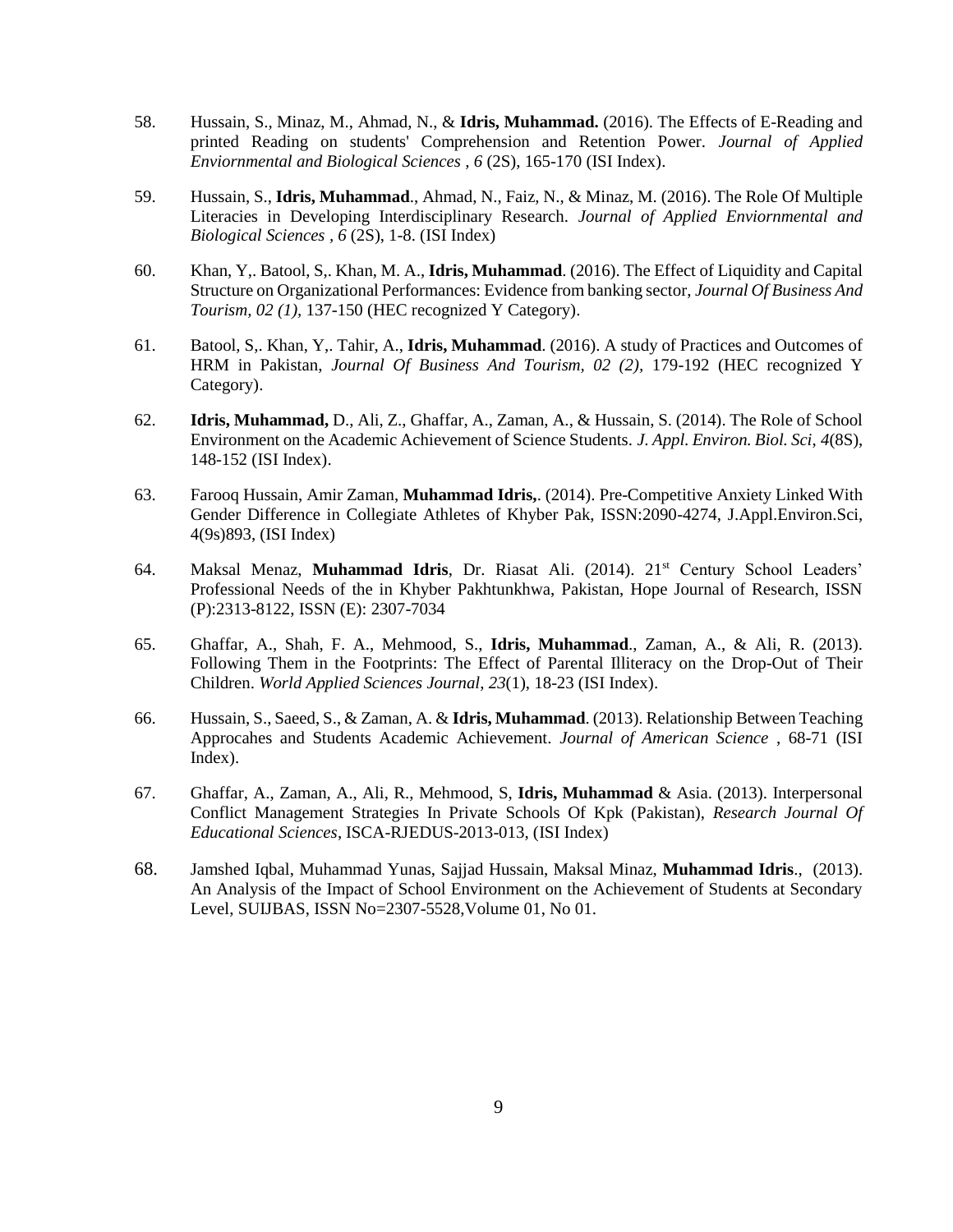# **CONFERENCE PRESENTATIONS / KEYNOTE SPEAKER (INTERNATIONAL CONFERENCE)**

- 1. Keynote Speaker of International conference held on November 01, 2020 at Atlantic Beach Hotel Limbe Cameron
- 2. Organizer in International Conference on Computational and Social Sciences (ICCSS13) January 20-21, 2014 organized by Abdul Wali Khan University Mardan.
- 3. Presented a research paper in 3<sup>rd</sup> International Conference on Emerging Trends in Multidisciplinary research. November 3-4, 2015 Istanbul Turkey.
- 4. Presentation on Relationship between Students' Home Environment and their Academic Achievement at Seconday Level (November 4 and 5, 2015) in the 1st Social Sciences Conference 2015. Organized by Faculty of Social Sciences and Humanities, Allama Iqbal Open University, Islamabad.
- 5. Presentation on Effects of E-reading and printed reading on students' understanding and retention power (August, 2015) in 3rd International Conference on Computational and Social Sciences (ICCSS-2015) organized by University of Technology, Malaysia and Abdul Wali Khan University Mardan, Pakistan.
- 6. Organizer Joint International Conference on "The question of Pakhtun Identity in the Pak-Afghan Region: Challenges and prospects", (April  $20 - 22$ , 2016) organized by Shaheed Benazir Bhutto Women University Peshawar Pakistan and Abdul Wali Khan University Mardan
- 7. Presentation on An Exploratory Study on the Challenges and Opportunities for National Accreditation Council for Teacher Education in Pakistan (May 15 to 16, 2017) in 2nd NACTE National Conference on "Issues of Quality in Teacher Education". Organized by NACE and Karakurm International University (KIU) Gilgit.
- 8. Presented a research paper in 4<sup>th</sup> International Conference on Computational and Social Science (ICCSS-2017) "Shaping a sustainable future: Strengthening Science, Technology and Humanity" organized by Pekalongan University, Indonesia and Abdul Wali Khan University Mardan Pakistan on November 15 – 17, 2017.
- 9. Presentation on Impact of low cost teaching material on students creativity in chemistry at secondary level (April 2019)  $7<sup>th</sup>$  International Conference on Education (ICE 7) research and development in education for a sustainable future organized by University of Education, Lahore Pakistan.

#### **SEMINARS/ WORKSHOP**

- 1. 03 Months Training "**Curriculum Development and Management**" **at university of Oxford UK.**
- 2. Attend on day workshop "**Media for Education"** held on September 29,2016 at AWKUM organized by Hum Qadam Pakistan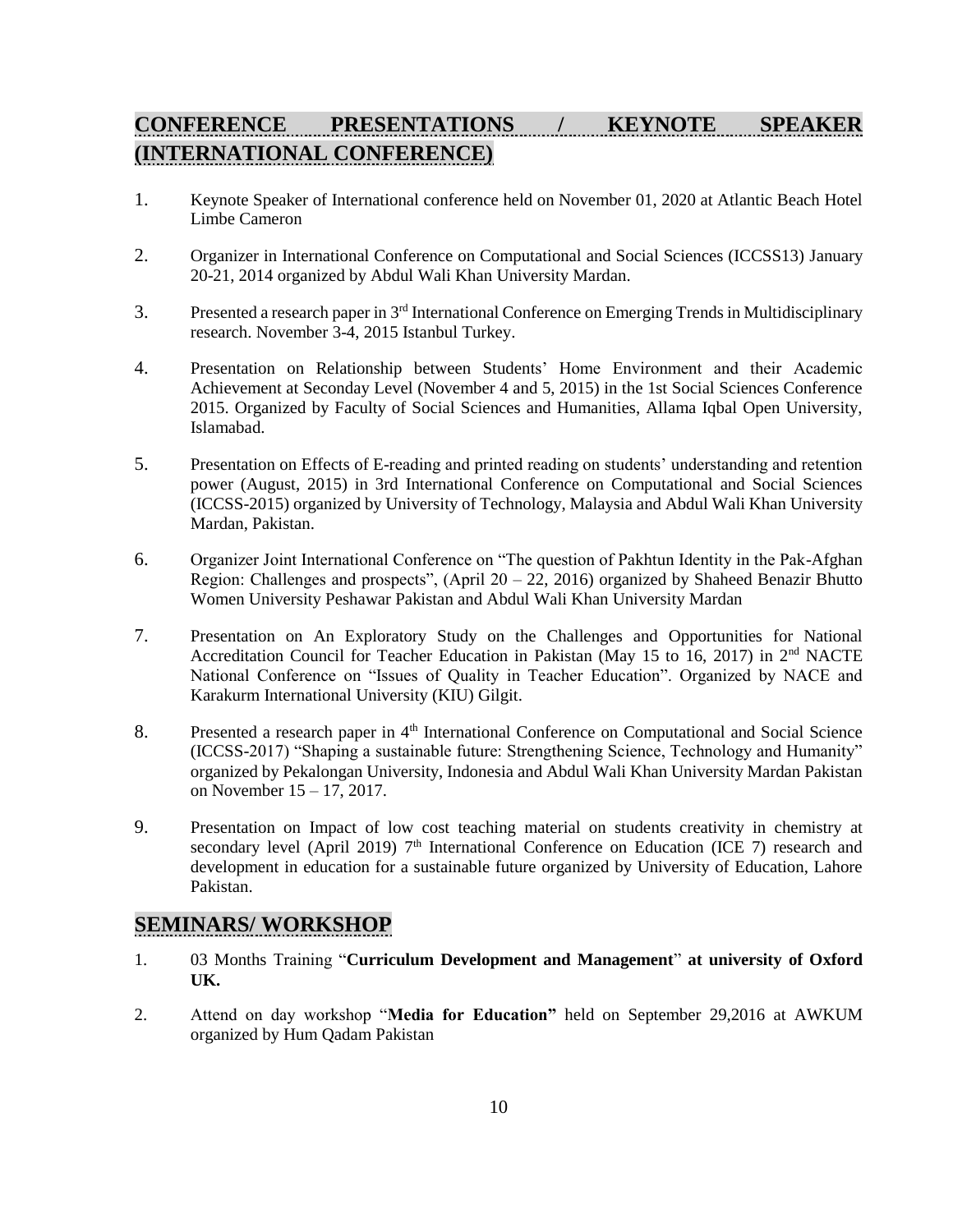- 3. Attend two days "**Project Formulation Workshop"** held on September 20, 21, 2016 at AWKUM organized by Pakistan Science Foundation, Islamabad
- 4. Attend joint international conference on **"The Question of Pakhtun Identity in the Pak-Afghan Region Challenges and Prospectus"** on April 20-22-2016 Organized by Shaheed Benazir Bhutto Woman University Peshawar and Abdul Wali Khan University Mardan
- 5. Attend two days NACTE National Conference on "**Accreditation of Teacher Education in Pakistan Prospects and Challenges**" October, 27-28, 2015, at University of Punjab. Organized by National Accreditation Council for Teacher Education (NACTE) Pakistan.
- 6. Attend the **International Conference on Computational and Social Sciences (ICCSS-2015)** held on 26, 27, 28 August, 2015 at University of Technology Malaysia (U.T.M)
- 7. Attended three days Training Workshop of NACTE External Academic Evaluators, Organized by  $(QAA, HEC and NACTE)$  (4<sup>th</sup> Aug 2015 to 6<sup>th</sup> Aug 2015)
- 8. Attend a thirteen days "13" workshop "Certificate **of Processional Development, incorporating Technology in Education (ITE**)" held at Abdul Wali Khan University; Mardan organized National Academy of Higher Education. (Feb to March 12, 2011)
- 9. Attended a seminar in Abdul Wali Khan University ,Mardan, " Managing Plagiarism-Pre & Post Controlling strategies" **Institute of Research Promotion (IRP)**" AWKUM, (9 December 2010)
- 10. One day Seminar on" **IHL &ISLAMIC LAW OF ARMED CONFLICT**" T at Abdul Wali Khan University, Mardan. (26 January 2011)
- 11. Certificate of Professional Development '**Incorporating Technology in Education (ITE)** held at Abdul Wali khan University ,organized by International Committee of the Red Cross (ICRC) (February 28 to March 12,2011)
- 12. Certificate of **Primary School Teacher training in the Subject of English** held at (Directorate of Curriculum& Teacher Education Khyber Pakhtunkhwa, (August 15, 2007 to August 2007)
- 13. Attend 17 Days workshop on **Primary Education Improvement** of the learning environment
- 14. One day Seminar "**Raising awareness and Encouraging Students for Research on Zoonotic & Environmentally Transmitted Diseases and Response**" organized by Relief International under Bio-Engagement Program livestock for life Project & Abdul Wali Khan University Mardan
- 15. Attend one day **Training of Presiding Officer-LGE-KPK 2015** Organized by Election Commission of Pakistan
- 16. Attend One day National Workshop on Academic Writing Skills held at HEC Regional Centre. Peshawar May 19,2014
- 17. Attend three days 3rd NACTE National Conference 2018 on Rethinking Teacher Education in Pakistan at University of Balochistan, Quetta on September 4-6, 2018.
- 18. Attend one day International Seminar on "Internationalization of Research" jointly Organized by ORIC and Department of Education Tuesday, October 16,2018 AWKUM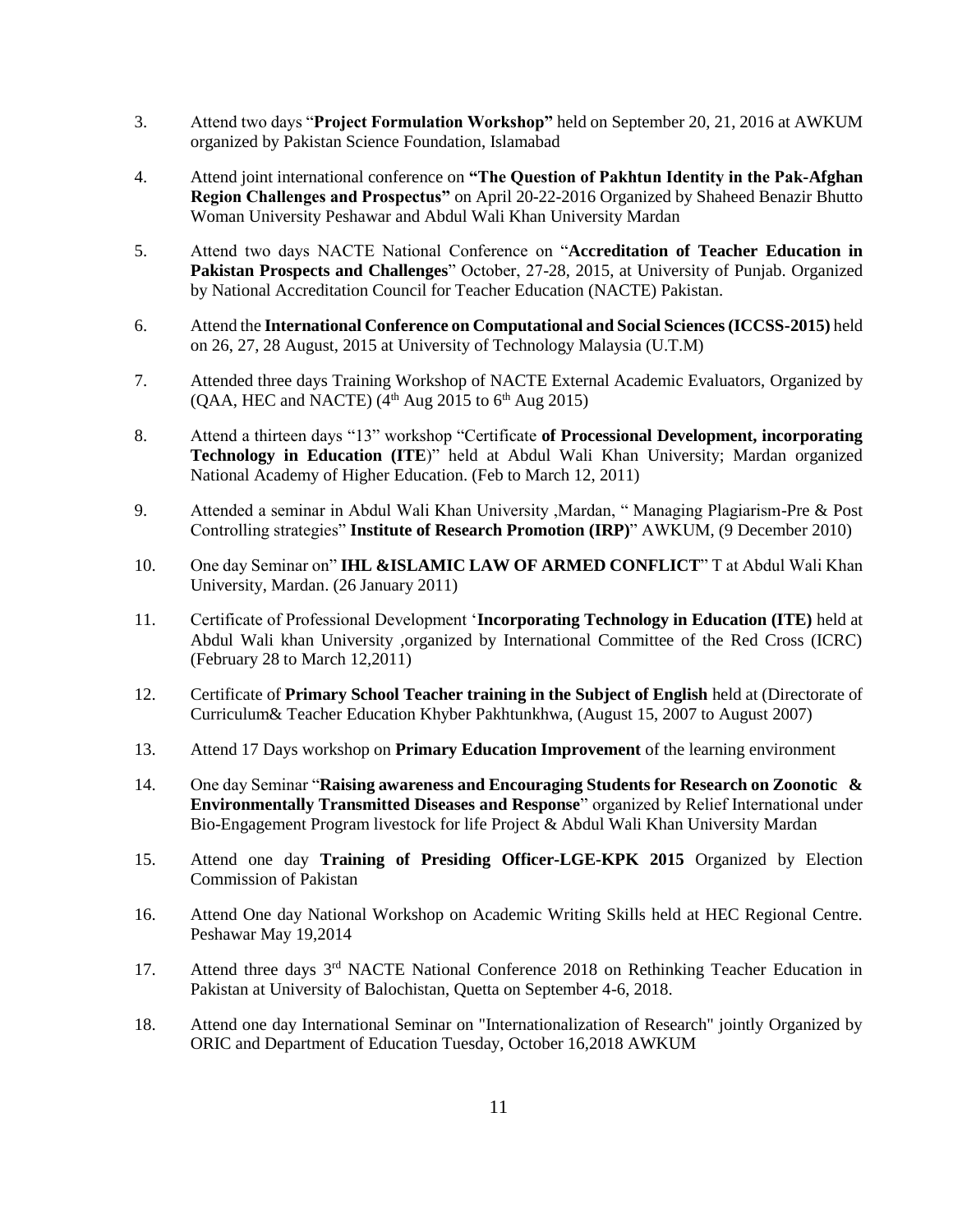- 19. Attend two days National Workshop on Developing Research Skills and Data Management at AWKUM on April  $4 - 5$ , 2019.
- 20. Attend one day seminar on Nutritional and Fitness Needs of Young Adults jointly organized by Department of Physical Education & Sports, AWKUM and Department of Sports Sciences & Physical Education, SUIT, Peshawar on April 23, 2019.
- 21. Attend two days National Seminar on Healthy Food: A Tool for Quality Life at Shaheed Benazir Bhutto Women University, Peshawar on 18-19, April, 2019.
- 22. Attend one day Seminar on Intellectual Property at Sarena Hotel Islamabad on April 24, 2019 organized by Intellectual Property Organization Government of Pakistan
- 23. Member administrative committee / Boarding & Lodging / Food Committee of  $6<sup>th</sup>$  International Multidisciplinary Research Conference (IMRC-2021).
- 24. Attend three days 6<sup>th</sup> International Multidisciplinary Research Conference on November 02-04, 2021.
- 25. Certificate of Participation on active participation in Tourism & Hospitality Stakeholder's Consultative Workshop title **"Bridging the Gap between Hospitality Sector & Educational Institutes in KP, Pakistan"** held on November 26, 2021 organized by Department of Tourism & Hospitality, AWKUM

### **EDITOR/ASSOCIATE EDITORSHIP OF RESEARCH JOURNALS**

- 1. Patron-in-Chief of Sir Syed Journal of Education & Social Research HEC recognized in "Y" Category from January 18, 2018 to June 30, 2020.
- 2. Chief Editor of Sir Syed Journal of Education & Social Research HEC recognized in "Y" Category from July 01, 2020 to till date.
- 3. Patron-in-Chief of Research Journal of Social Sciences & Economics Review HEC recognized in "Y" Category from January 2020 to June 2020.
- 4. Associate Editor of Global Social Science Review (GSSR) upto May 15, 2020 H.E.C Recognized "X" Category Journal
- 5. Associate Editor of Research Journal of Education (AWKUM)
- 6. National Member of Advisory Board of Journal of Arts and Social Sciences, Lahore College for Women University, Lahore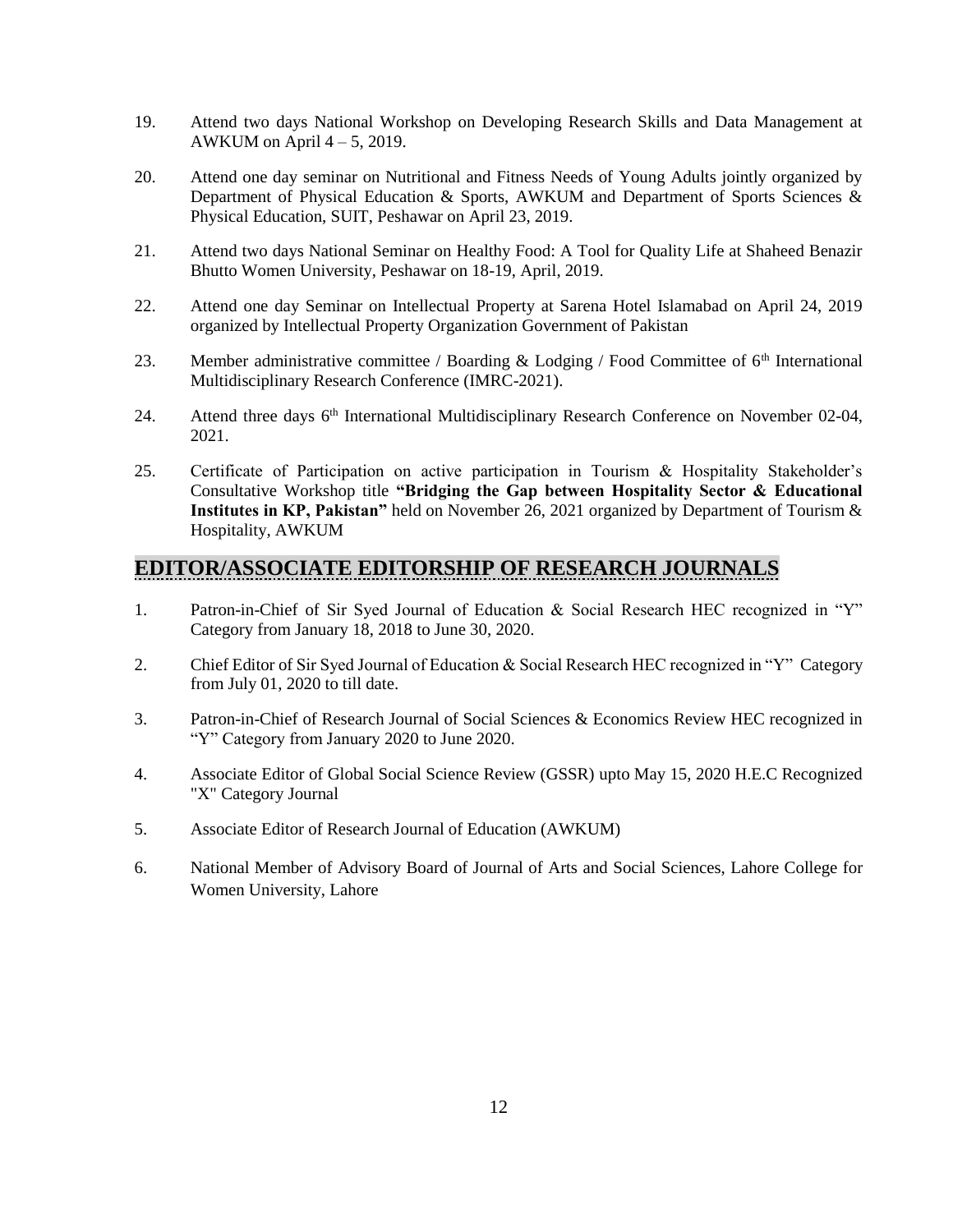| S.No.            | <b>Name</b>           | <b>Title</b>                                                                                                                                          | <b>Position</b> | <b>Status</b> |
|------------------|-----------------------|-------------------------------------------------------------------------------------------------------------------------------------------------------|-----------------|---------------|
| 1.               | Maryam                | A Narrative Inquiry on the Leadership<br>Development of Female Secondary School<br>Principals in Khyber Pakhtunkhwa                                   | Supervisor      | Completed     |
| 2.               | <b>Uzma Parveen</b>   | The impact of accreditation on<br>the<br>improvement of teacher education programs<br>and institutions in Pakistan                                    | Supervisor      | Completed     |
| 3.               | Amir Abdullah         | Analysis of the Punjab Government Progress<br>towards the sustainable development goal 4<br>at Primary Level                                          | Supervisor      | Completed     |
| $\overline{4}$ . | Shaheen Sanam         | Relationship between Social Intelligence and<br>Leadership Style of School Leaders                                                                    | Supervisor      | In progress   |
| 5.               | Hafeez ud Din         | <b>Effects of Parental Engagement in Transition</b><br>to School on students Performance in<br>Khyber Pakhtunkhwa                                     | Co-Supervisor   | In progress   |
| 6.               | Ramim Bibi            | Learners' mathematics related belief systems<br>and heuristic ability at secondary level                                                              | Co-Supervisor   | Completed     |
| 7.               | Ms. Mehnaz Begum      | Exploring Lived Experiences of Women<br>Leaders: A Phenomenological Study of<br>Leadership Authenticity and Institutional<br>Performance              | Co-Supervisor   | Completed     |
| 8.               | Miss Mehnaz Yousafzai | Role of Education in Women Empowerment<br>in newly Merged Districts of Khyber<br>Pakhtunkhwa                                                          | Co-Supervisor   | In progress   |
| 9.               | Rasool Khan           | Role of Principal's Instructional Leadership<br>Practices in Teachers' Performance at<br>Secondary Level in Merged Districts of<br>Khyber Pakhtunkhwa | Co-Supervisor   | In progress   |

# **PhD THESIS AS SUPERVISOR/CO-SUPERVISOR**

# **MPHIL THESIS AS SUPERVISOR/CO-SUPERVISOR**

| S.No.        | <b>Name</b>    | <b>Title</b>                                 | <b>Position</b> | <b>Status</b>    |
|--------------|----------------|----------------------------------------------|-----------------|------------------|
| 1.           | Azmat Ali Shah | Impact of Time Management on Students        | Supervisor      | Completed        |
|              |                | Academic Achievement at Undergraduate        |                 |                  |
|              |                | Level                                        |                 |                  |
| 2.           | Shaheen Sanam  | An Evaluative Study of In-Service Teachers   | Supervisor      | <b>Completed</b> |
|              |                | Training in Mardan (Khyber Pakhtunkhwa)      |                 |                  |
| 3.           | Rasool Khan    | Need<br>Assessment of Guidance<br>and        | Supervisor      | Completed        |
|              |                | Counseling Services at Secondary Level in    |                 |                  |
|              |                | <b>District Mohmand</b>                      |                 |                  |
| $\mathbf{4}$ | Nusrat Begum   | Current Challenges in Teaching English at    | Supervisor      | Completed        |
|              |                | Secondary Level in District Mardan Khyber    |                 |                  |
|              |                | Pakhtunkhwa                                  |                 |                  |
| 5.           | Kausar Khalil  | study of<br>students'<br>Comparative<br>A    | Supervisor      | Completed        |
|              |                | Geometrical thinking and its relation with   |                 |                  |
|              |                | mathematical achievement at elementary       |                 |                  |
|              |                | level                                        |                 |                  |
| 6.           | Sajjad Ali     | Role of the Hidden Curriculum on Character   | Supervisor      | <b>Completed</b> |
|              |                | <b>Building of Secondary School Students</b> |                 |                  |
| 7.           | Huma Gul       | Constraints in Access to Higher Education:   | Supervisor      | <b>Completed</b> |
|              |                | A case study of female in Khyber             |                 |                  |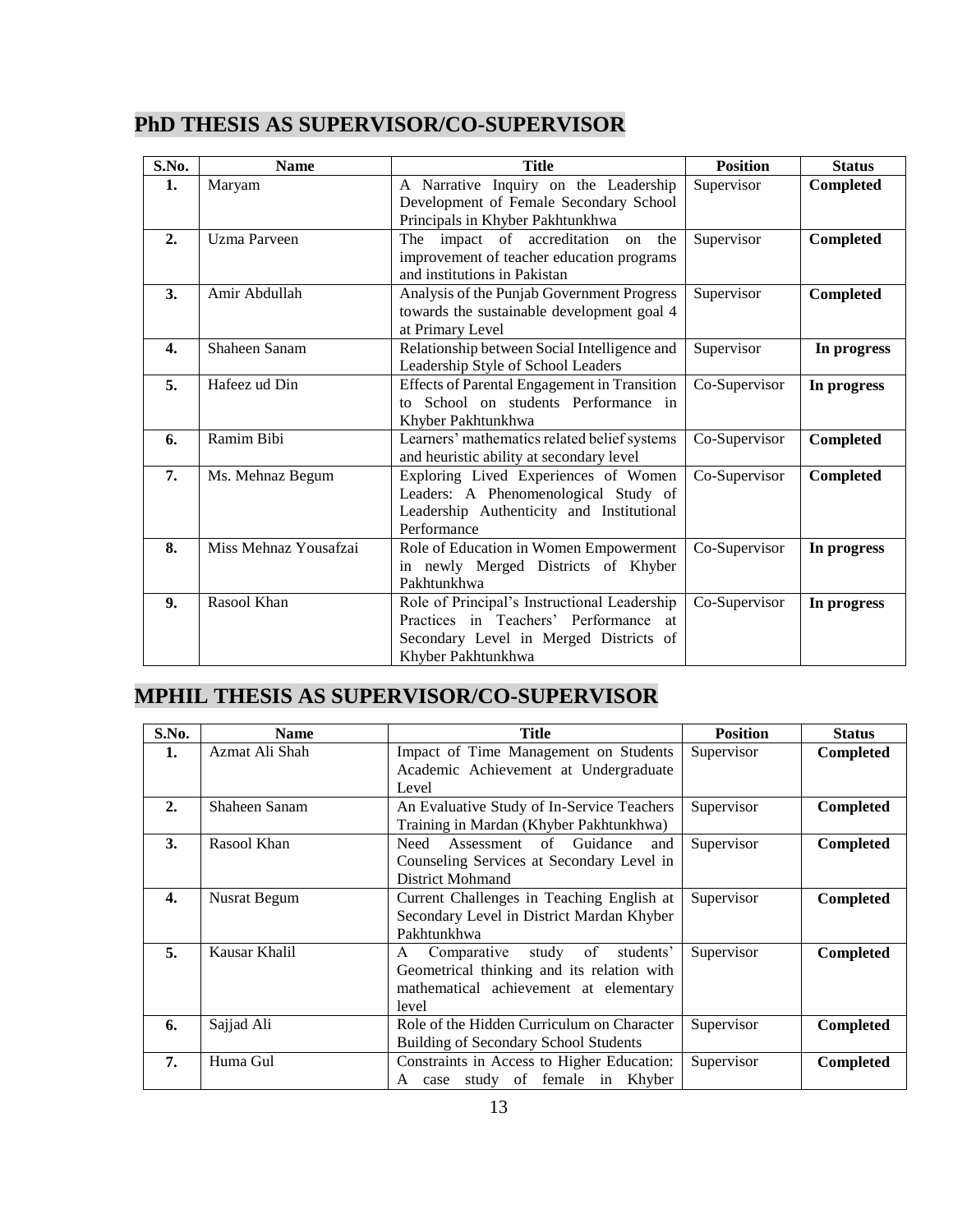|     |                     | Pakhtunkhwa                                                                                                                                                          |               |                    |
|-----|---------------------|----------------------------------------------------------------------------------------------------------------------------------------------------------------------|---------------|--------------------|
| 8.  | Ayesha Muntazir     | Impact of the Teacher's Participation in<br>Professional Learning Activities on their<br>Teaching Behaviour at Secondary Level in<br>District Mardan                 | Supervisor    | Completed          |
| 9.  | Zeenat Bibi         | Role of the Mother Tongue in promotion of<br>education at Primary level in District Mardan                                                                           | Supervisor    | Completed          |
| 10. | Mehwish Khattak     | The Role of Servant Leadership Style on<br>Teachers' Motivation at Secondary Level at<br>District Charsadda                                                          | Supervisor    | In progress        |
| 11. | Noor Ul Ahad        | Impacts of Parental Involvement in Children<br>Motivation at Secondary Education in<br>District Swat, Khyber Pakhtunkhwa                                             | Supervisor    | In progress        |
| 12. | Ayesha Rashid       | Relationship between School Environment<br>and Teacher Motivation at Secondary Level<br>in Tehsil Mardan                                                             | Supervisor    | In progress        |
| 13. | Sumbal Zafar        | Role of Teachers in the Social Development<br>of Students at Secondary Level in District<br>Swabi                                                                    | Supervisor    | <b>In Progress</b> |
| 14. | Darakhshan Begum    | Role of School Library in the Teaching<br>Learning Process in Mardan                                                                                                 | Co-Supervisor | Completed          |
| 15. | Muhammad            | Research Based Innovations in Education; A<br>Case study of Education Sector Reforms<br>in Elementary<br>Unit<br>and<br>Secondary<br>Education in Khyber Pakhtunkhwa | Co-Supervisor | Completed          |
| 16. | Mukhtar Ullah       | The impact of Formative Assessment<br>Strategies on the Students                                                                                                     | Co-Supervisor | Completed          |
| 17. | Sher Alam Khan      | Causes of Low Standard of Educational<br>Facilities in Khyber Pakhtunkhwa                                                                                            | Co-Supervisor | Completed          |
| 18. | Assad Khan          | Investigating of Service Quality of AIOU in<br>District Buner, Pakistan                                                                                              | Co-Supervisor | Completed          |
| 19. | Maryam Khan         | Educational Manifestos of Political Parties<br>in Khyber Pakhtunkhwa: Policy and Practic                                                                             | Co-Supervisor | Completed          |
| 20. | Seema Qayash Khan   | Investigation of Socila Problems faced by<br>Female Students at Abdul Wali Khan<br>University Mardan KP Pakistan                                                     | Co-Supervisor | Completed          |
| 21. | Muhammad Nawaz Khan | Role of Education Monitoring Authority in<br>Education at Secondary Level in Khyber<br>Pakhtunkhwa                                                                   | Co-Supervisor | Completed          |
| 22. | Saif Ullah          | Impact of Emotional Intelligence on Teacher<br>Job Satisfaction in Primary Schools of<br>District Mardan                                                             | Co-Supervisor | <b>Completed</b>   |
| 23. | Liaqat Ali          | An Investigation of Science Laboratories<br>and its effects on Students Learning at<br>Secondary Level in Mardan                                                     | Co-Supervisor | Completed          |
| 24. | Riffat Hafeez       | Awareness About Covid-19 Pandemic and<br>its effects in Students Learning at Secondary<br>Level in Charsadda                                                         | Co-Supervisor | In progress        |

# **PhD / MPHIL THESES AND HEC PROJECT EVALUATION**